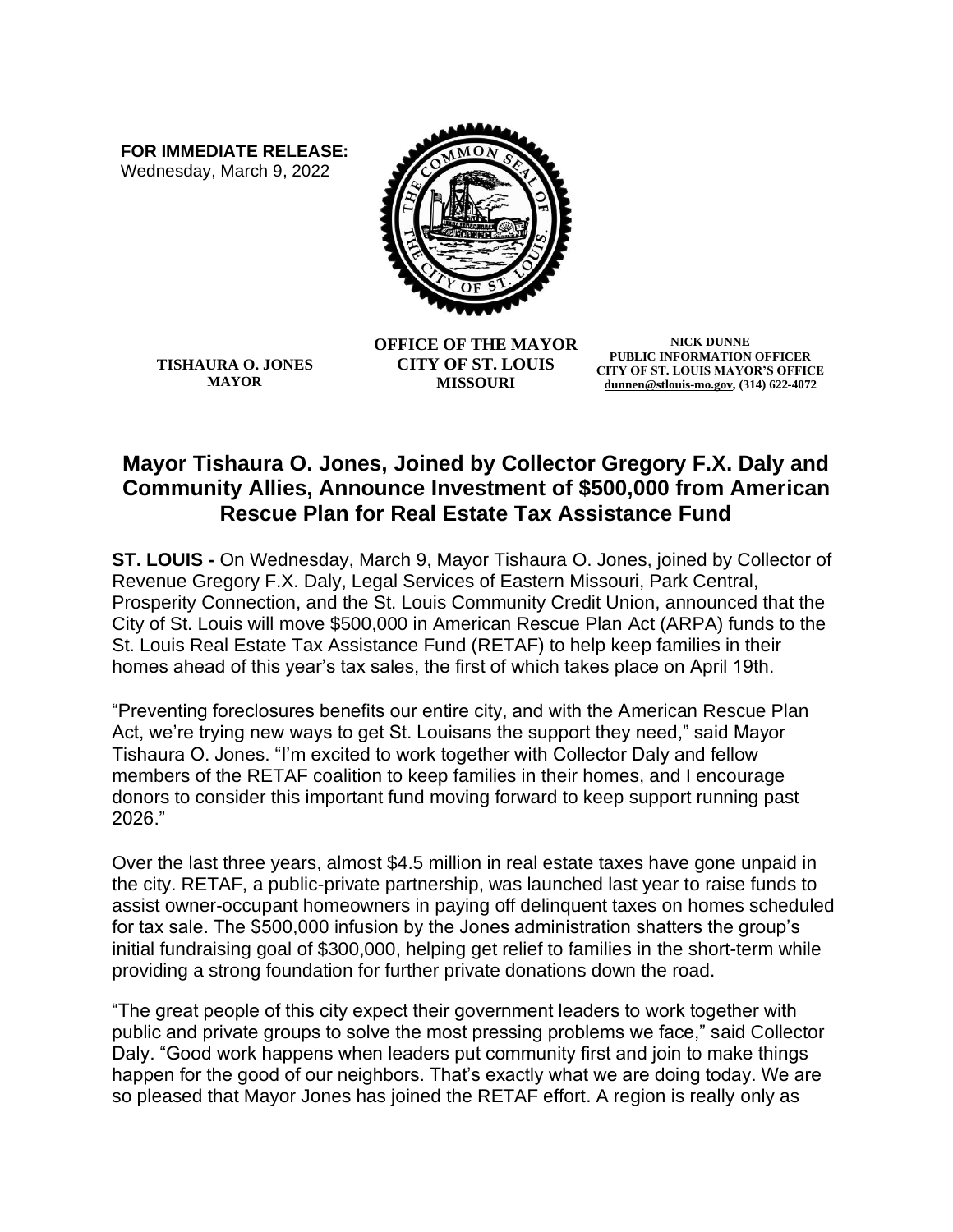strong as its urban core. We hope that the city's announcement of the \$500,000 donation can inspire citizens throughout the region to join us by donating to RETAF."

In St. Louis, the Collector of Revenue normally obtains a money judgment against a parcel when its real estate taxes remain delinquent for two to four years. After the judgment and before the tax sale, a homeowner can redeem their property by paying the required balance due before the sale date. RETAF intervenes during this period by remitting up to \$3,500 of the judgment amount directly to the Collector of Revenue on behalf of the homeowner in need, preventing the loss of the home and helping to restore much-needed city revenues.

Park Central Development, which manages the fund, evaluates applications to determine eligibility, the amount of financial assistance needed, and the need for additional wraparound supportive services.

"Committing to equitable development in our city means ensuring that residents who want to stay in their neighborhoods can stay," said Park Central Executive Director Abdul-Kaba Abdullah. "Strong public-private partnerships like RETAF make that possible. The Mayor's commitment of \$500,000 in ARPA funds, along with the Collector of Revenue's support from day one, will help our neighbors stay housed and keep communities together."

Legal Services of Eastern Missouri's Neighborhood Vacancy Initiative is available to offer legal aid free of charge to qualifying homeowners whose properties have title issues. Prosperity Connection will offer participating homeowners financial education, one-on-one financial coaching and services to help build credit and improve financial health.

"Tax foreclosures have a long-term destabilizing effect on neighborhoods and contribute to vacancy and displacement in vulnerable communities," explained Peter Hoffman, Managing Attorney of the Neighborhood Vacancy Initiative. "With the support of the City's ARPA commitment and the philanthropic community, the Real Estate Tax Assistance Fund will fill a critical gap in support for both homeowners and neighborhoods."

The RETAF Coalition will work with the Collector to identify vulnerable households at imminent risk of tax sale, and contact owners to offer assistance. To be eligible, an applicant must be a City of St. Louis homeowner whose home is listed for tax sale this year. The home receiving funds must be the applicant's primary residence and there must not be outstanding mortgage debt on the property. The applicant's household income must not exceed 100% of Area Median Income (AMI) for St. Louis.

"The loss of a home due to foreclosure or tax sale is traumatic to the people and neighborhoods that are impacted," said Paul Woodruff, Vice President of Community Development for St. Louis Community Credit Union. "We support the efforts of the RETAF Coalition because it is a clear-cut way to keep low-income families from being